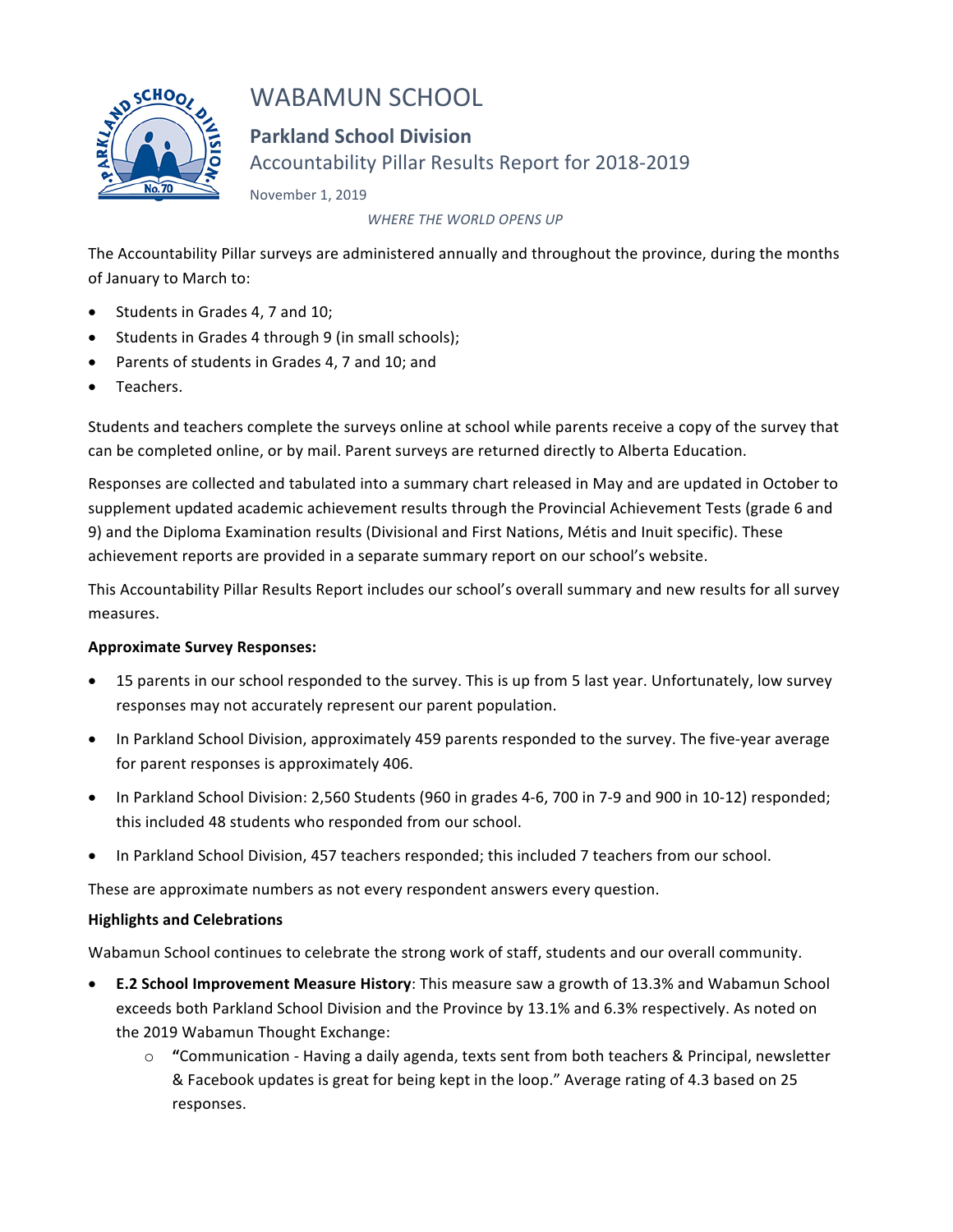- $\circ$  "Sports teams Youth have been given the opportunity to be part of a team, when otherwise the option wasn't available to them. Soccer, archery, basketball, volleyball." - Average rating of 4.3 based on 25 responses.
- **"Great improvements over the past 2 years."** Average rating of 4.1 based on 25 responses.
- **A.4 Education Quality**: This measure saw a growth of 2.7% and Wabamun School exceeds both Parkland School Division and the Province by 6.5% and 3.9% respectively. As noted on the 2019 Wabamun Thought Exchange:
	- $\circ$  "I appreciate that my kids' teachers encourage them to do their best It shows my kids that hard work pays off and that they can succeed." Average rating of 4.1 based on 19 responses.
	- $\circ$  "I appreciate the great staff at our school, they engage with the kids of all ages and it is nice to see. Kids need different adult interactions to learn how to function outside of school. It's great for their confidence." Average rating of 4.0 based on 26 responses.
	- $\circ$  "I appreciate that the school and teachers have educational field trips and interesting and engaging lessons." Average rating of 3.8 based on 19 responses.
- A.8 Work Preparation Measure History: This measure did see a decrease at the school level by 10.7%, but continues to exceed the School Division and the Province by 15.3% and 6.3% respectively. As noted on the 2019 Wabamun Thought Exchange:
	- $\circ$  "There is always a "what next" Having a vision to strive harder and the devotion to see tasks through is very evident with the staff." Average rating of 4.1 based on 25 responses.
	- $\circ$  "I appreciate that my kids' teachers encourage them to do their best. It shows my kids that hard work pays off and that they can succeed." Average rating of 4.1 based on 19 responses.

Parkland School Division's Ultimate Goal is Student Success and Well-Being. To this end, the Board's current Education Plan targets nine assurance elements in student growth, teaching and leading and learning supports.

There are still some areas for growth within our Accountability Pillar Survey results. Wabamun School is committed to improvement and continuing to learn and grow with our community. For our action items related to this report, please visit our school's Education Plan section of our website.

### **Areas Requiring Strategic Planning**

- **C.1 Parental Involvement Measure History**: This measure saw a decrease at the school level by 18% and the school is 4.3% below the Province.
	- $\circ$  The transition to PowerSchool and online newsletters has been challenging over the years as not everyone has access to the internet.
- A.7 Lifelong Learning Measure History: This measure saw a decrease at the school level by 10.5% and the school is below the School Division and the Province by 11.1% and 21.9% respectively.
	- $\circ$  Historically this has been a challenge at Wabamun School. At no point in the last 5 years has Wabamun School equalled, or exceeded the province. Historically, we have not made the connection where students demonstrate the knowledge, skill and attributes necessary for lifelong learning.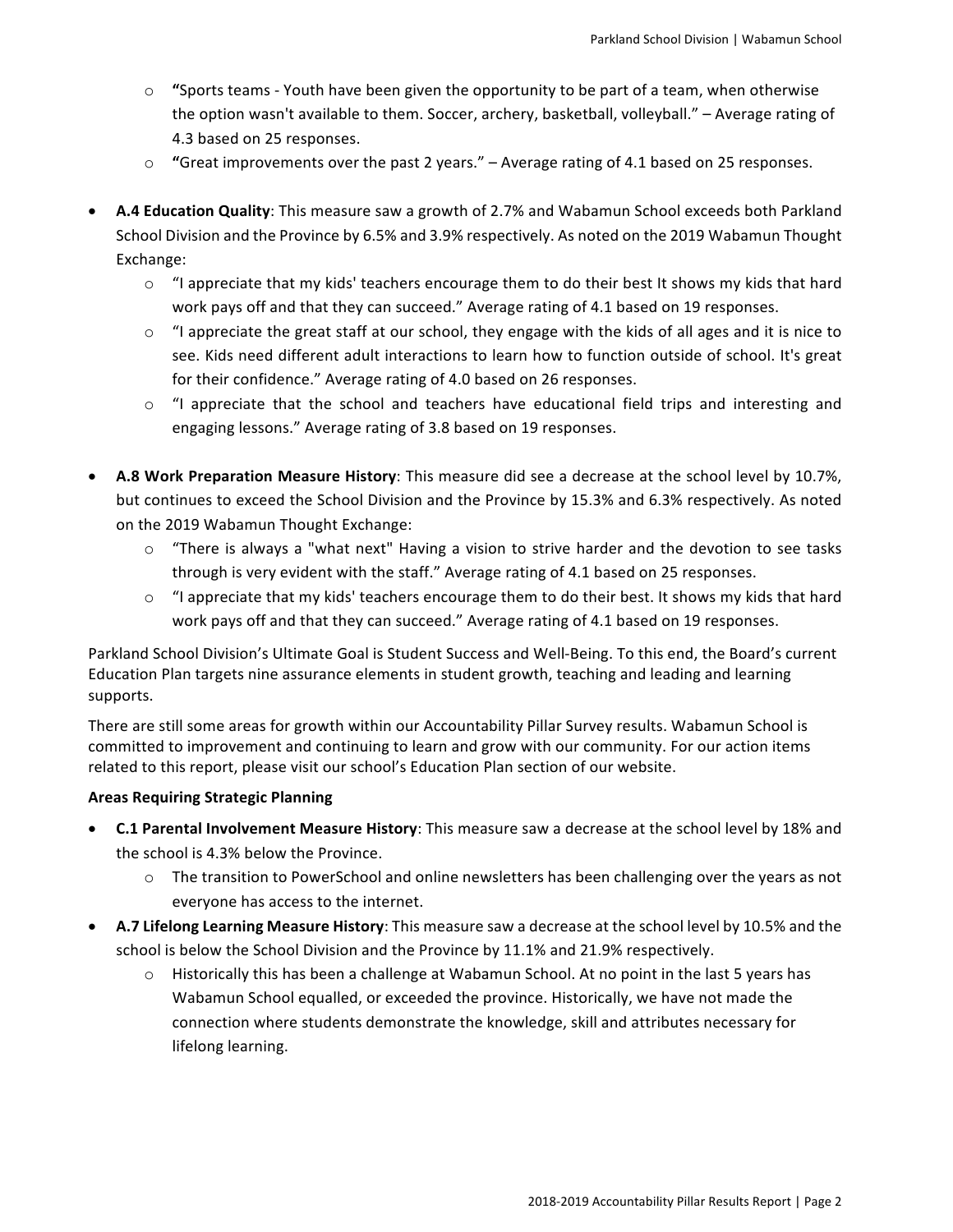#### **Measure by Measure - Survey Results for Wabamun School**

A.1b Program of Studies Measure History: Percentage of teachers, parents and students satisfied with the opportunity for students to receive a broad program of studies including fine arts, career, technology, and health and physical education.

| Program of Studies                      | 2014-2015                   |      | 2015-2016 |                                        | 2016-2017 |      | 2017-2018                             |      | 2018-2019 |        |
|-----------------------------------------|-----------------------------|------|-----------|----------------------------------------|-----------|------|---------------------------------------|------|-----------|--------|
|                                         | Total                       | %    | Total     | %                                      | Total     | %    | Total                                 | %    | Total     | %      |
| Alberta                                 | 216,359                     | 81.3 | 198,841   | 81.9                                   | 207,304   | 81.9 | 175,907                               | 81.8 | 181,846   | 82.2   |
| Parkland S.D.                           | 3.246                       | 78.9 | 3,508     | 77.5                                   | 3,134     | 78.8 | 2,475                                 | 78.4 | 2,533     | 79.4   |
| Wabamun School                          | -45                         | 62.2 | 33        | 32<br>69.5<br>76.2<br>71.7<br>42<br>44 |           |      |                                       |      |           | 70.6   |
|                                         |                             |      |           |                                        |           |      | Growth or decline from previous year: |      |           | $-5.6$ |
|                                         | Comparison to the Province: |      |           |                                        |           |      | $-11.6$                               |      |           |        |
| Comparison to Parkland School Division: |                             |      |           |                                        | $-8.8$    |      |                                       |      |           |        |

A.4 Education Quality: Percentage of teachers, parents and students satisfied with the overall quality of basic education.

| <b>Education Quality</b>                | 2014-2015                                             |      | 2015-2016 |      | 2016-2017 |      | 2017-2018                             |        | 2018-2019 |        |
|-----------------------------------------|-------------------------------------------------------|------|-----------|------|-----------|------|---------------------------------------|--------|-----------|--------|
|                                         | Total                                                 | %    | Total     | %    | Total     | %    | Total                                 | %      | Total     | %      |
| Alberta                                 | 310,056                                               | 89.5 | 285.217   | 90.1 | 300.253   | 90.1 | 254.026                               | 90.0   | 265.841   | 90.2   |
| Parkland S.D.                           | 4.735                                                 | 86.6 | 4,963     | 86.0 | 4,686     | 87.3 | 3.343                                 | 85.6   | 3,497     | 87.6   |
| Wabamun School                          | 88.9<br>69<br>93.2<br>81<br>60<br>-83<br>91.4<br>81.2 |      |           |      |           |      | 70                                    | 94.1   |           |        |
|                                         |                                                       |      |           |      |           |      | Growth or decline from previous year: |        |           | $+2.7$ |
|                                         | Comparison to the Province:                           |      |           |      |           |      |                                       | $+3.9$ |           |        |
| Comparison to Parkland School Division: |                                                       |      |           |      |           |      | $+6.5$                                |        |           |        |

A.6 Citizenship Measure History: Percentage of teachers, parents and students who are satisfied that students model the characteristics of active citizenship.

| Citizenship                             | 2014-2015 |      | 2015-2016 |      | 2016-2017 |        | 2017-2018 |      | 2018-2019                             |      |
|-----------------------------------------|-----------|------|-----------|------|-----------|--------|-----------|------|---------------------------------------|------|
|                                         | Total     | %    | Total     | %    | Total     | %      | Total     | %    | Total                                 | %    |
| Alberta                                 | 309,506   | 83.5 | 284,921   | 83.9 | 299,972   | 83.7   | 253,727   | 83.0 | 265,614                               | 82.9 |
| Parkland S.D.                           | 4.720     | 77.8 | 4,960     | 75.8 | 4,673     | 74.7   | 3,339     | 73.7 | 3,496                                 | 74.7 |
| Wabamun School                          | -82       | 70.4 | 69        | 87.6 | 81        | 65.5   | 60        | 76.3 | 70                                    | 76.3 |
|                                         |           |      |           |      |           |        |           |      | Growth or decline from previous year: | 0.00 |
| $-6.6$<br>Comparison to the Province:   |           |      |           |      |           |        |           |      |                                       |      |
| Comparison to Parkland School Division: |           |      |           |      |           | $+1.6$ |           |      |                                       |      |

A.7 Lifelong Learning Measure History: Percentage of teacher and parent satisfaction that students demonstrate the knowledge, skills and attitudes necessary for lifelong learning.

| Lifelong Learning                              | 2014-2015                                                        |      | 2015-2016 |      | 2016-2017 |      | 2017-2018 |      | 2018-2019                             |         |
|------------------------------------------------|------------------------------------------------------------------|------|-----------|------|-----------|------|-----------|------|---------------------------------------|---------|
|                                                | Total                                                            | %    | Total     | %    | Total     | %    | Total     | %    | Total                                 | %       |
| Alberta                                        | 59,361                                                           | 70.0 | 62,329    | 70.7 | 62,589    | 71.0 | 66.144    | 70.9 | 66.943                                | 71.4    |
| Parkland S.D.                                  | 865                                                              | 61.5 | 862       | 57.8 | 712       | 58.8 | 820       | 55.3 | 896                                   | 60.6    |
| Wabamun School                                 | 15<br>20<br>9<br>45.8<br>48.2<br>70.6<br>8<br>60.0<br>$\vert$ 18 |      |           |      |           |      | 49.5      |      |                                       |         |
|                                                |                                                                  |      |           |      |           |      |           |      | Growth or decline from previous year: | $-10.5$ |
|                                                | Comparison to the Province:                                      |      |           |      |           |      | $-21.9$   |      |                                       |         |
| <b>Comparison to Parkland School Division:</b> |                                                                  |      |           |      | $-11.1$   |      |           |      |                                       |         |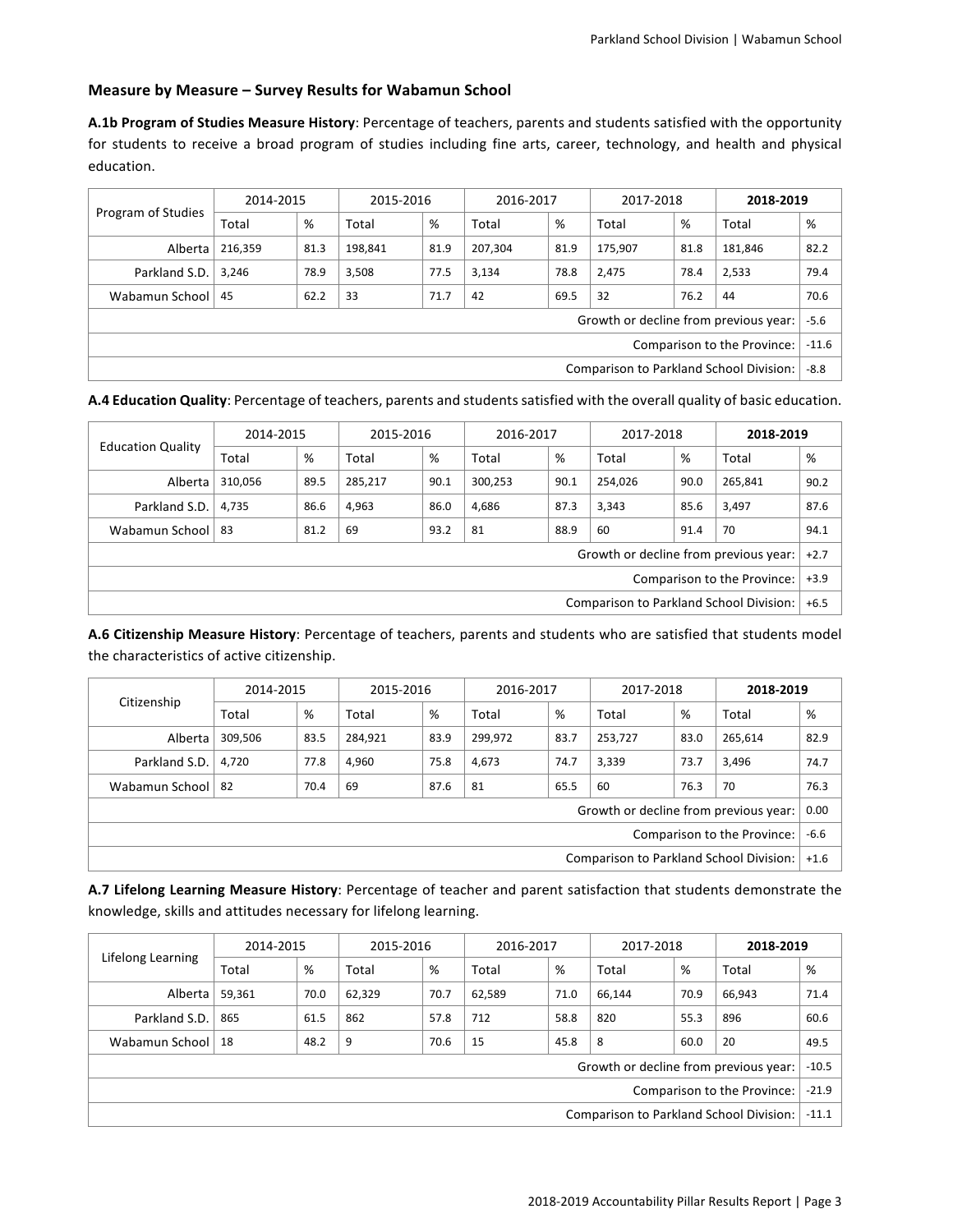| <b>Work Preparation</b>                        |                             | 2014-2015                                         |        | 2015-2016                               |         | 2016-2017 |                                       | 2017-2018 |        | 2018-2019 |
|------------------------------------------------|-----------------------------|---------------------------------------------------|--------|-----------------------------------------|---------|-----------|---------------------------------------|-----------|--------|-----------|
|                                                | Total                       | %                                                 | Total  | %                                       | Total   | %         | Total                                 | %         | Total  | %         |
| Alberta                                        | 58,549                      | 82.0                                              | 61,412 | 82.6                                    | 61,674  | 82.7      | 65.186                                | 82.4      | 66,088 | 83.0      |
| Parkland S.D.                                  | 851                         | 856<br>76.2<br>809<br>74.3<br>72.3<br>696<br>70.4 |        |                                         |         |           |                                       | 891       | 74.0   |           |
| Wabamun School                                 | 18                          | 56.3                                              | 9      | 15<br>8<br>20<br>57.1<br>100.0<br>100.0 |         |           |                                       |           |        | 89.3      |
|                                                |                             |                                                   |        |                                         |         |           | Growth or decline from previous year: |           |        | $-10.7$   |
|                                                | Comparison to the Province: |                                                   |        |                                         |         |           |                                       | $+6.3$    |        |           |
| <b>Comparison to Parkland School Division:</b> |                             |                                                   |        |                                         | $+15.3$ |           |                                       |           |        |           |

A.8 Work Preparation Measure History: Percentage of teachers and parents who agree that students are taught attitudes and behaviours that will make them successful at work when they finish school.

**B.2 Satisfaction with Program Access Measure History**: Percentage of teacher, parent and student satisfaction with the accessibility, effectiveness and efficiency of programs and services for students in their community.

| Program Access                          | 2014-2015                             |      | 2015-2016 |      | 2016-2017 |      | 2017-2018 |        | 2018-2019                             |         |
|-----------------------------------------|---------------------------------------|------|-----------|------|-----------|------|-----------|--------|---------------------------------------|---------|
|                                         | Total                                 | %    | Total     | %    | Total     | %    | Total     | %      | Total                                 | %       |
| Alberta                                 | 131,636                               | 71.7 | 157,921   | 72.7 | 159,543   | 73.2 | 251,836   | 72.8   | 263.978                               | 73.1    |
| Parkland S.D.                           | 1,118                                 | 68.4 | 898       | 61.7 | 719       | 61.4 | 3,327     | 65.4   | 3,481                                 | 66.7    |
| Wabamun School   19                     | 8<br>68.8<br>60<br>56.9<br>89.1<br>14 |      |           |      |           |      |           | 78.2   | 70                                    | 66.4    |
|                                         |                                       |      |           |      |           |      |           |        | Growth or decline from previous year: | $-11.8$ |
|                                         | Comparison to the Province:           |      |           |      |           |      |           | $-6.7$ |                                       |         |
| Comparison to Parkland School Division: |                                       |      |           |      | $-0.3$    |      |           |        |                                       |         |

**B.3 Program of Studies - At Risk Students Measure History**: Percentage of teacher, parent and student agreement that programs for children at risk are easy to access and timely.

| Program of Studies                      | 2014-2015 |      | 2015-2016 |       | 2016-2017 |        | 2017-2018 |      | 2018-2019                             |        |
|-----------------------------------------|-----------|------|-----------|-------|-----------|--------|-----------|------|---------------------------------------|--------|
|                                         | Total     | %    | Total     | %     | Total     | %      | Total     | %    | Total                                 | %      |
| Alberta                                 | 132,601   | 84.2 | 159,115   | 84.6  | 160,737   | 84.9   | 253,515   | 84.2 | 265,362                               | 84.7   |
| Parkland S.D.                           | 1,127     | 78.7 | 912       | 79.9  | 722       | 81.1   | 3,336     | 77.9 | 3,495                                 | 81.1   |
| Wabamun School                          | -20       | 63.3 | 9         | 100.0 | 14        | 69.4   | 60        | 86.7 | 70                                    | 78.9   |
|                                         |           |      |           |       |           |        |           |      | Growth or decline from previous year: | $-7.8$ |
| Comparison to the Province:             |           |      |           |       |           |        | $-5.8$    |      |                                       |        |
| Comparison to Parkland School Division: |           |      |           |       |           | $-2.2$ |           |      |                                       |        |

**B.4 Safe and Caring Measure History**: Percentage of teacher, parent and student agreement that: students are safe at school, are learning the importance of caring for others, are learning respect for others and are treated fairly in school.

|                | 2014-2015                                                   |      | 2015-2016 |      | 2016-2017 |      | 2017-2018                             |        | 2018-2019 |        |
|----------------|-------------------------------------------------------------|------|-----------|------|-----------|------|---------------------------------------|--------|-----------|--------|
|                | Total                                                       | %    | Total     | %    | Total     | %    | Total                                 | %      | Total     | %      |
| Alberta        | 309,172                                                     | 89.2 | 284,589   | 89.5 | 299,627   | 89.5 | 253,494                               | 89.0   | 365,382   | 89.0   |
| Parkland S.D.  | 4.712                                                       | 86.7 | 4,955     | 85.2 | 4,668     | 84.8 | 3,333                                 | 83.3   | 3,495     | 85.6   |
| Wabamun School | 81<br>78.7<br>70<br>84.9<br>69<br>60<br>82.4<br>91.5<br>-82 |      |           |      |           |      | 86.1                                  |        |           |        |
|                |                                                             |      |           |      |           |      | Growth or decline from previous year: |        |           | $+3.7$ |
|                | Comparison to the Province:                                 |      |           |      |           |      |                                       | $-2.9$ |           |        |
|                | <b>Comparison to Parkland School Division:</b>              |      |           |      |           |      | $+0.5$                                |        |           |        |